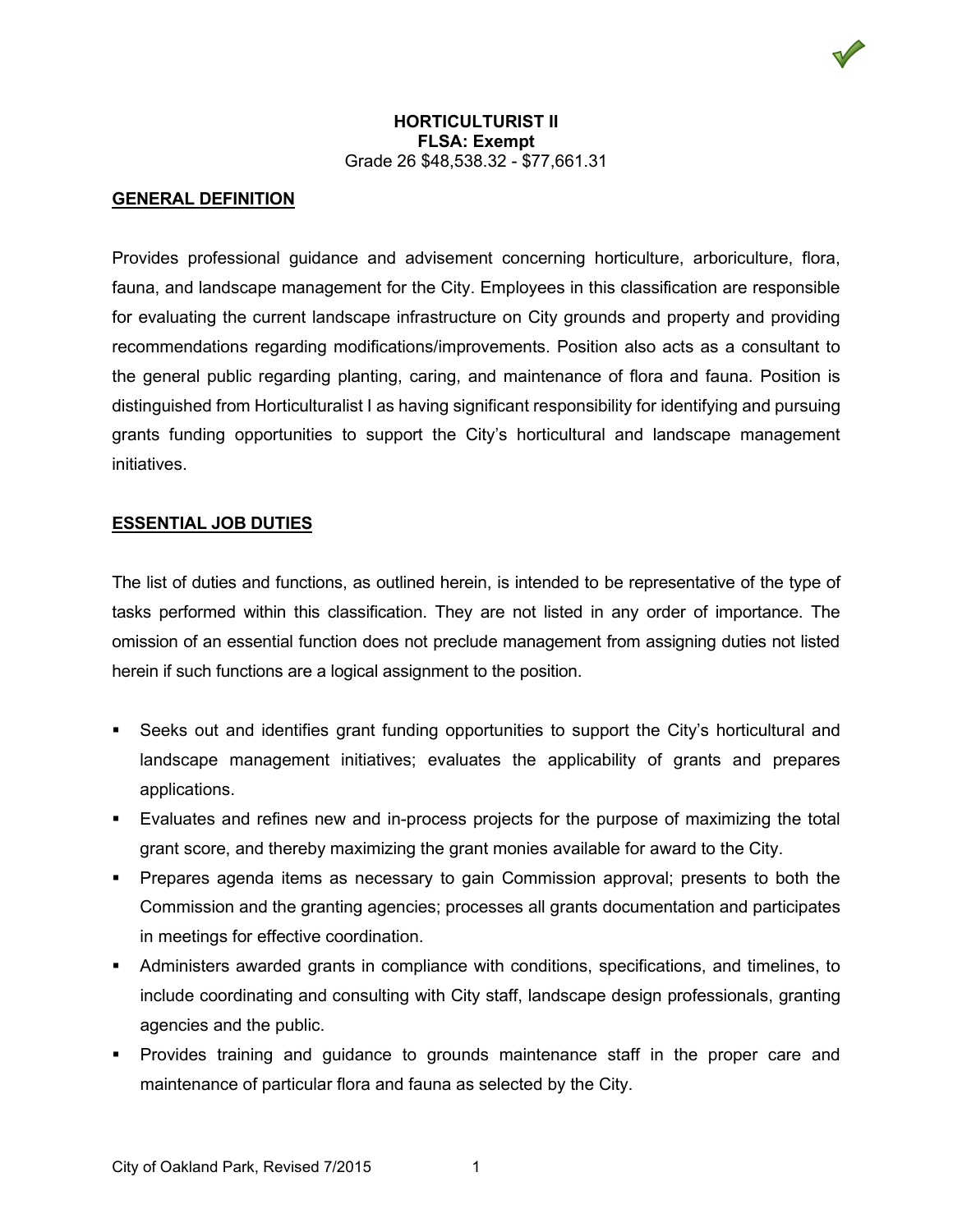- **Provides training and guidance to grounds and landscape maintenance crews in techniques** and methods for the pruning, care, and management of flora and fauna.
- Provides for the evaluation and analysis of current landscape architecture on public property and develops recommendations for modifications to improve the aesthetics of properties and best practices for economic efficiencies.
- Researches and identifies horticultural and arboriculture improvements for the community; recommendations strategies for addressing landscape concerns accordingly.
- Participates in developing short and long-term goals and objectives for the department in concert with the City's mission, vision, and strategic initiatives.
- Recommends policies and procedures for the efficient management of the City's landscape and natural habitats management.
- Develops recommendations for routine and preventive maintenance of associated disease, growth management, and grounds maintenance and design challenges.
- Evaluates the physical integrity of public properties; provides recommendations for new landscape design, replacements, alteration, or additions according to trends and developments in the field.
- Performs public relations activities in representing the department and presenting information to citizens, businesses, advisory boards, and related entities.
- Receives and responds to citizen inquiries and requests; develops and recommends new/modified plans reflecting the future interests and desires of the community.
- Evaluates the efficiency and effectiveness of functions under charge through community feedback, budget performance, resource allocation, and statistical measures.
- Maintains current knowledge of trends and developments in the horticulture industry for application to functional assignment area(s).
- Establishes and maintains effective working relationships with City employees, the general public, industry professionals, other government agencies, and coworkers.

# **KNOWLEDGE, SKILLS & ABILITIES**

 Substantial knowledge of the body of available and current information resources applicable to the field for grants research purposes and for special projects as may be assigned.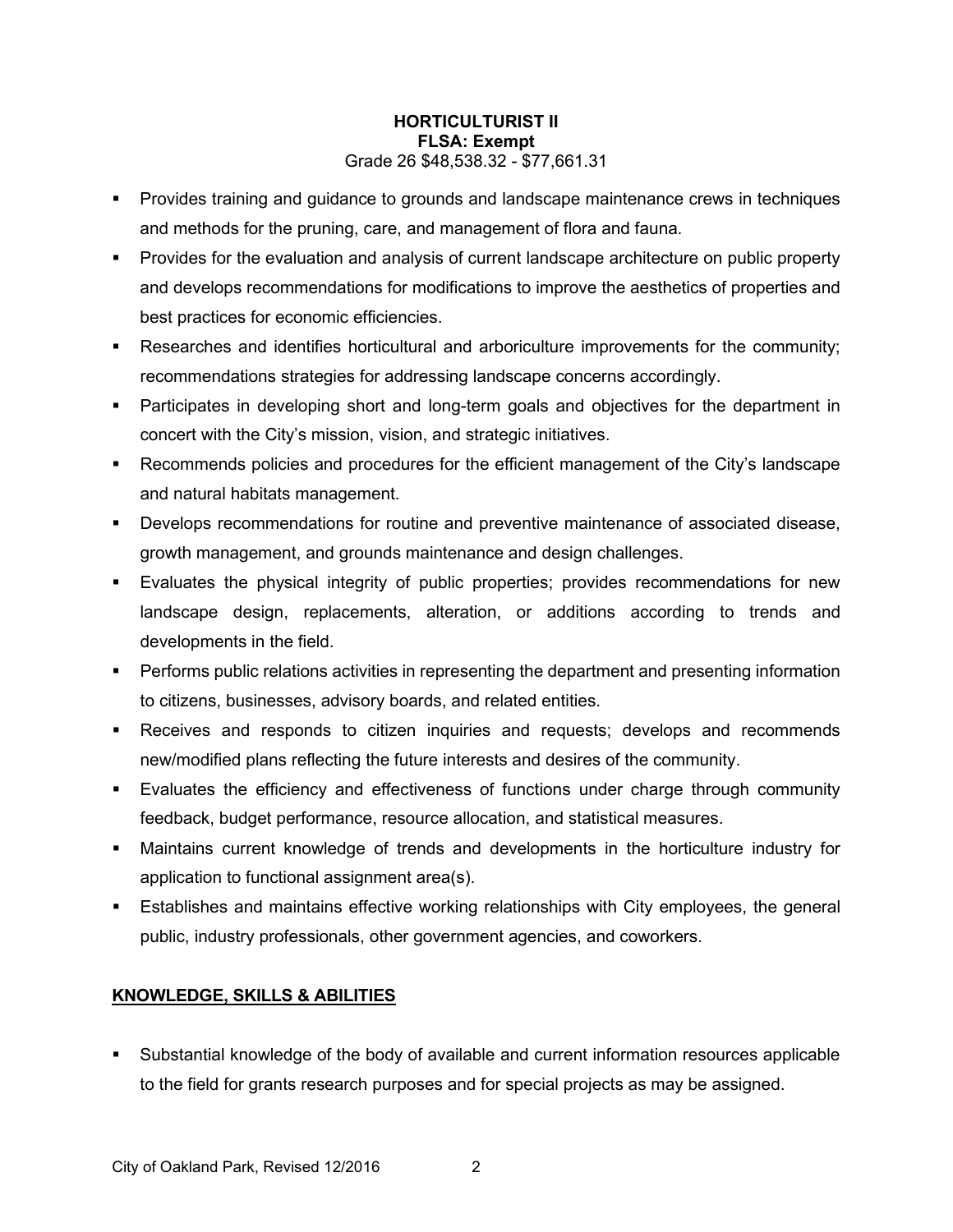- Substantial knowledge of principles and practices of grants administration, including budget development and administration in accordance with specifications and conditions.
- Substantial knowledge of pertinent federal, state and local rules, regulations, ordinances, and other regulatory standards applicable to the work.
- Substantial knowledge of principles, practices and industry standards as related to the selection, maintenance, and care of flora, fauna, and trees for the region of southeast Florida.
- Substantial knowledge of the potential effects of pests, disease and other damaging threats to southeast Florida flora, fauna and trees.
- Substantial knowledge or arboriculture techniques as applied to existing trees on City public grounds.
- Ability to identify strengths and deficiencies in established policies and procedures for ground maintenance.
- Ability to research alternative solutions to City horticultural concerns and develop recommendations for improving landscape management and maintenance programs.
- Ability to establish and maintain effective working relationships with internal and external customers, as well as governing and appointed authorities.
- Ability to communicate professionally and effectively verbally, in writing, and in presentations.
- A strong customer service orientation in work and communication with coworkers, management, elected officials and citizens.

# **MINIMUM ACCEPTABLE EDUCATION, TRAINING & EXPERIENCE**

Bachelor's degree from an accredited college or university in Horticulture, Botany, Environmental Science, or related field; with 7 years experience in evaluation and training in maintenance, selection, and management of flora and fauna systems 2 years shall be specific to the Southeast Florida geographic region, including applying for and administering grant awards; with demonstrated knowledge of the local flora and fauna and methods for efficient landscape maintenance and management. Certified Arborist, Certified Horticulture Professional, Certified Landscape Inspector, Certified Landscape Designer, Registered Chemical Spray License. Requires valid State of Florida Driver's License.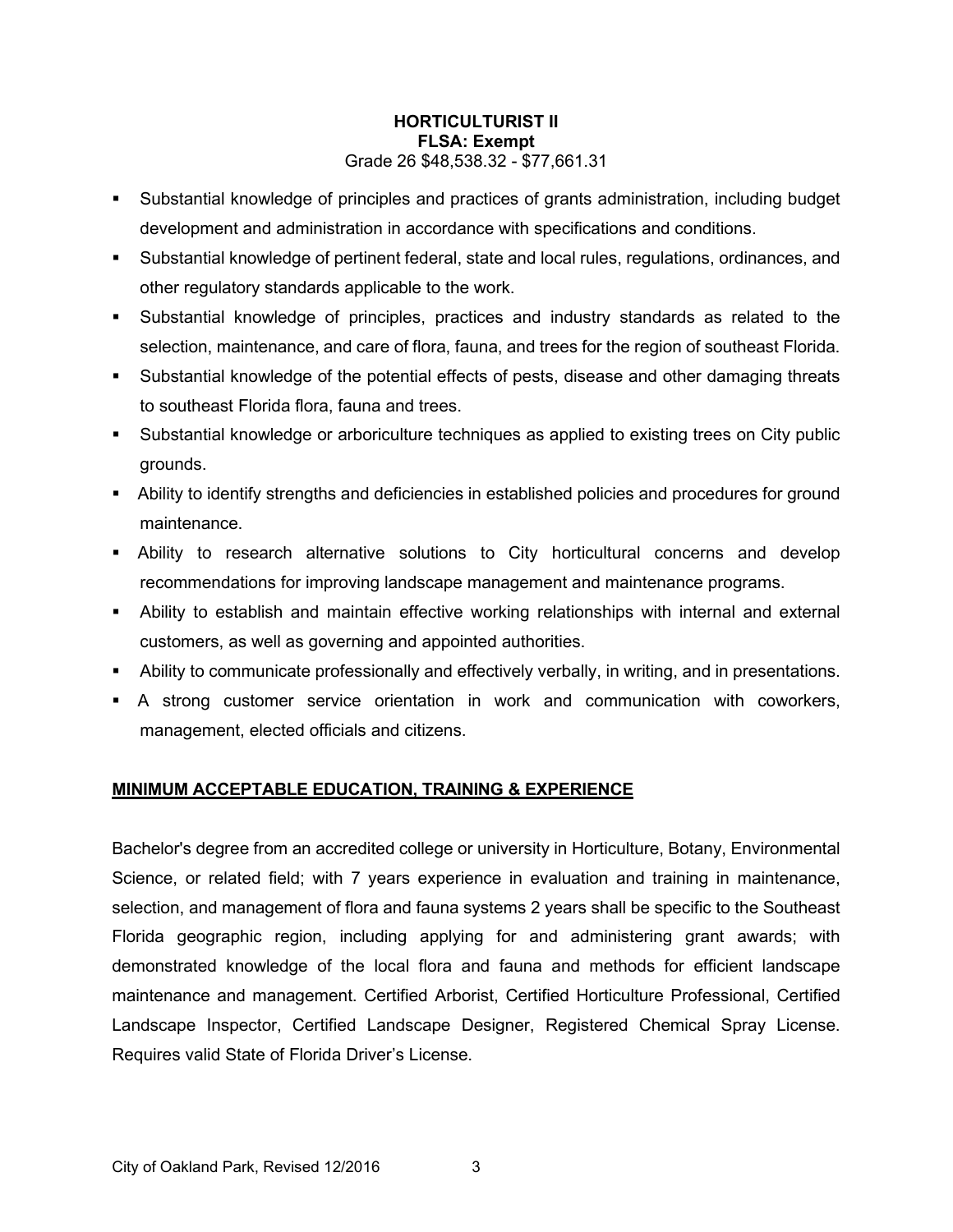# **PHYSICAL REQUIREMENTS**

The City of Oakland Park is an Equal Opportunity Employer. In compliance with the Americans with Disabilities Act (42 U.S. C. 12101 et. seq.), the City of Oakland Park will provide reasonable accommodations to qualified individuals with disabilities and encourages both prospective and current employees to discuss potential accommodations with the employer. The physical demands described here are representative of those that must be met by an employee to successfully perform the essential functions of this job.

- **The ability to stand, sits, walk, talk and hear.**
- Must be able to operate objects, tools or controls and reach with arms and hands.
- Must be able to remain outdoors for extended periods of time in high heat and humidity conditions.
- **Traverse rough terrain; walk up or down stairwells, ladders or steps.**
- The employee must frequently lift and/or move up to 35 pounds.
- Vision ability includes close and peripheral vision, and depth perception.
- Oral communications ability.

A review of this position has excluded the marginal functions of the position that are incidental to the performance of fundamental job duties. All duties and responsibilities are essential job functions and requirements are subject to possible modifications to reasonably accommodate individuals with disabilities. To perform this job successfully, the incumbent(s) will possess the abilities and aptitudes to perform each duty proficiently. Some requirements may exclude individuals who pose a direct threat of significant risk to the health or safety of themselves or other employees. Requirements are representative of the minimum level of knowledge, skills, and ability.